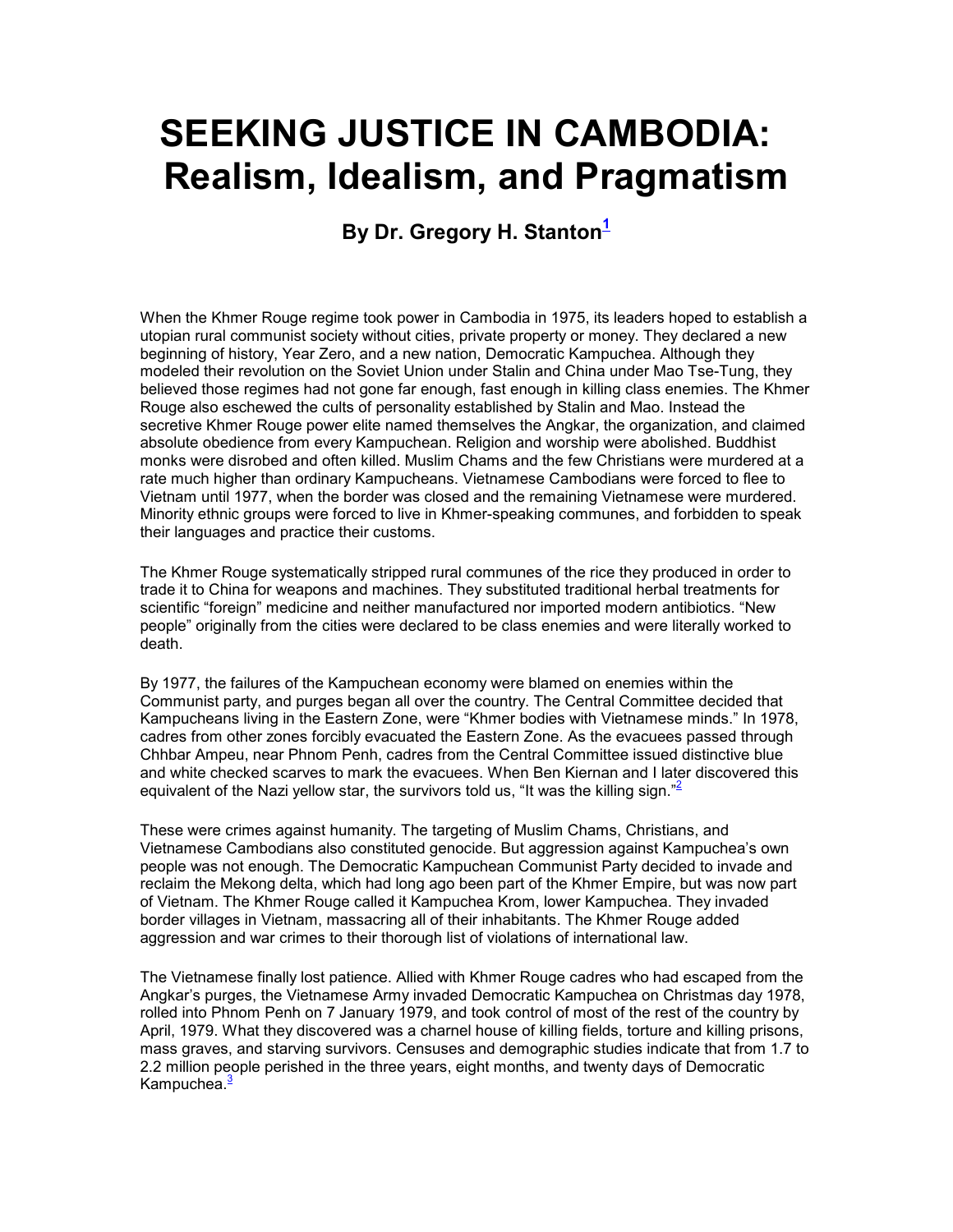## Realism

The Khmer Rouge rulers of Democratic Kampuchea had renounced none of the international treaties to which Cambodia was a State-Party, including the Genocide Convention, since they considered international law nothing but a bourgeois fig leaf hiding domination by the world's ruling class.

In a cynical symmetry, a similar view of international law was held by "realists" like Dr. Henry Kissinger who made the U.S. decision to bomb Cambodia from 1969 to 1973 with one and a half times the bomb tonnage the Allies dropped on Japan in all of World War II. The bombing violated Cambodia's neutrality and killed tens of thousands of Cambodian civilians. The Marxist and "realist" view is that justice is simply the will of the stronger. It has been around since antiquity, and was expressed by Thrasymachus in The Republic of Plato<sup>4</sup>. Such "realism" has continued to guide the policies of the U.S., China, their allies, many other governments, and the United Nations, which have all opposed efforts to seek justice in Cambodia though trials of the leaders of the Khmer Rouge.

The first sign of such "realism" overcoming concern for morality or law in foreign policy was the Carter administration's 1979 decision to vote against seating the new Vietnamese-backed government in Cambodia's seat at the United Nations. In the U.N. General Assembly's Credentials Committee, the Congo proposed leaving the seat vacant. Instead, by a vote of six to three, the committee voted to continue to seat the Khmer Rouge regime's representative, Thiounn Prasit, even though the regime he represented no longer governed Cambodia. (Prasit spent his retirement in Westchester County, New York, in spite of many appeals by Cambodians to have him expelled from the U.S. for complicity in crimes against humanity.)

## The Cambodian Genocide Project

In 1980, when I was still a student at Yale Law School, Church World Service called me to become Field Director of its relief program in Phnom Penh, Cambodia. I was one of the first legally trained foreigners to see the mass graves and talk with the survivors. I realized that the Khmer Rouge had violated every international human rights and humanitarian law on the books, including the Genocide Convention. I had studied with Professors Myres McDougal and Michael Reisman, and knew that law isn't law without authoritative decision, plus compliance or enforcement.

The Khmer Rouge had gotten away with mass murder. There was no political will to capture them in Thailand, and no international court to try them. Such impunity would only allow the Khmer Rouge to plague Cambodia for years to come. But there was a narrow opening for civil justice, the International Court of Justice. The Khmer Rouge no longer controlled Cambodia because of Vietnam's intervention, so evidence could be gathered against them. If a case were taken against Cambodia to the World Court for violation of the Genocide Convention, the Khmer Rouge would have to respond, because they still held Cambodia's seat in the United Nations. Even if they ignored the charges, Cambodia had accepted the compulsory jurisdiction of the World Court, and the case could go forward.

When I came back to Yale Law School in 1981, I founded the Cambodian Genocide Project, Inc. in order to gather the evidence to make that case possible. The Cambodian Genocide Project was incorporated in 1982 and was granted I.R.S. tax exempt status in 1984.

In the 1980's the Cambodian Genocide Project gathered documentary evidence and testimony of a multitude of eyewitnesses in Cambodia, including scores of hours of video-taped testimony funded by the U.S. Institute of Peace. A Memorial was prepared for a state-party to the Genocide Convention to take to the International Court of Justice, claiming violation of the Convention by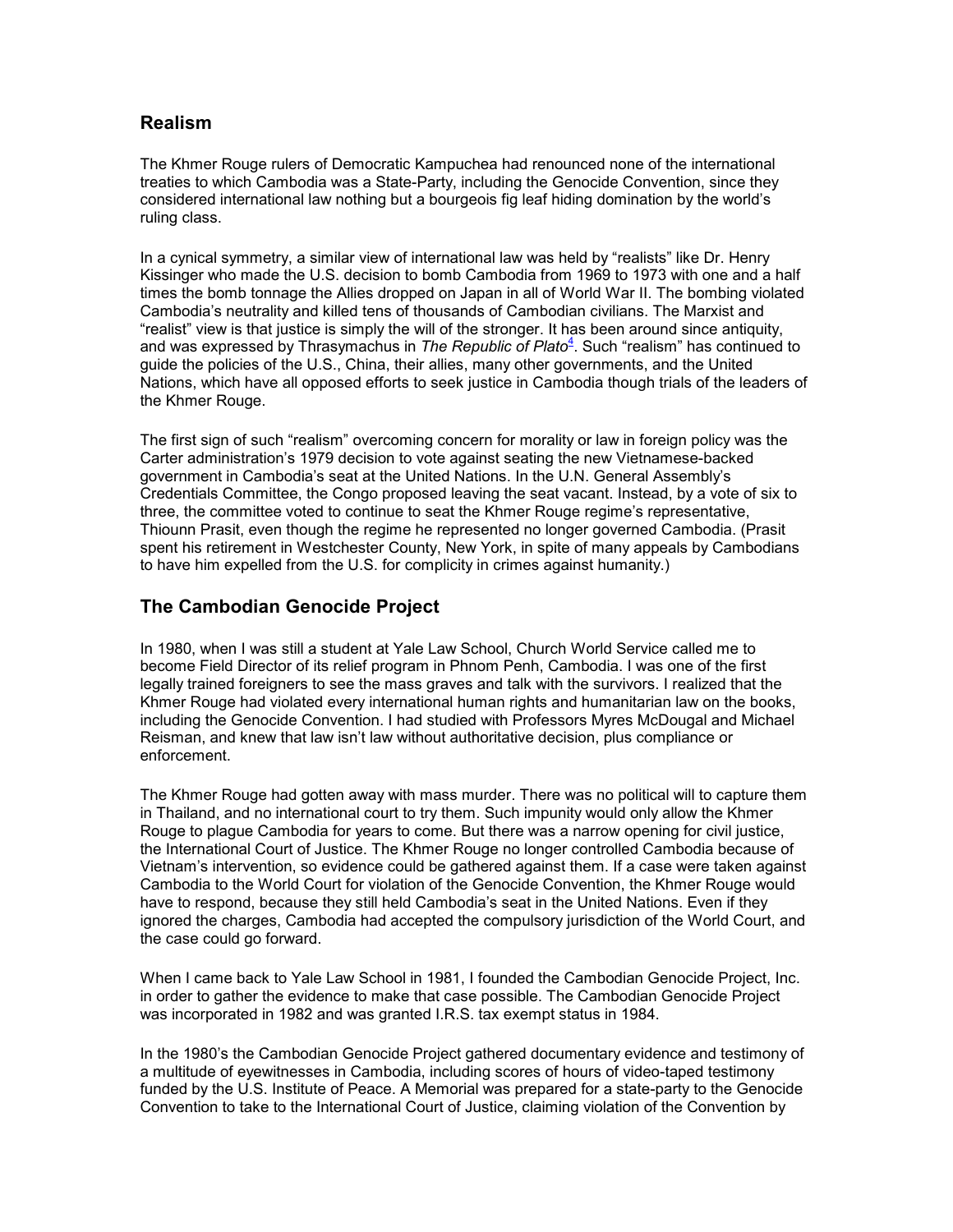Cambodia, which was still represented in the United Nations by the Khmer Rouge regime. I took the case to Australia in 1986, and Bill Hayden, Minister of Foreign Affairs, announced his support for a trial of the Khmer Rouge. But the Australian Prime Minister, under U.S. State Department pressure, stopped that initiative. When it came to finding another government to take the case to the World Court, those of us working on the case struck out. We learned a crucial lesson: human rights are not lost because of the absence of law, but because of the lack of political will to enforce it. We needed to change the political will of crucial nations, notably the United States, which opposed pursuing the case because it might legitimize the Vietnamese-backed government in Phnom Penh.

A group of us set out to change the political will of the U.S. government. Professor Ben Kiernan, Dr Craig Etcheson, Sally Benson and a number of others concerned with Cambodia, formed a coalition called the Campaign to Oppose the Return of the Khmer Rouge. I co-chaired its Justice Committee.

Etcheson became CORKR's Executive Director. He worked with the staff of Senator Charles Robb, who wrote the Cambodian Genocide Justice Act. Although the bill was opposed by the State Department because it earmarked funds to establish an Office of Cambodian Genocide Investigations in the State Department and declared that it was U.S. policy to prosecute the leaders of the Khmer Rouge, the bill finally passed the United States Congress in 1994 and was signed by President Clinton. The Cambodian Genocide Justice Act earmarked \$500,000 for the investigation of the crimes of the Khmer Rouge.

By 1992, I had taken the Foreign Service examination and joined the State Department. I was assigned to the steering committee for the Office of Cambodian Genocide Investigations. The State Department held an open competition, and in a decision from which I recused myself, the Office of Cambodian Genocide Investigations unanimously chose to fund the Cambodian Genocide Program at Yale University, founded by Ben Kiernan and Craig Etcheson. After its initial grant of \$500,000, such good progress had been made, that Catherine Delpino and I convinced Assistant Secretary of State John Shattuck to give the Cambodian Genocide Program another \$1 million from the discretionary funds of the Bureau of Democracy, Human Rights, and Labor. The funds supported establishment of the Yale Cambodian Genocide Program and its Cambodian counterpart, the Documentation Center of Cambodia in Phnom Penh. The research and documentation have since produced hundreds of thousands of pages of evidence of the atrocities committed by the Khmer Rouge in Democratic Kampuchea.

In July 1997, I wrote the State Department options paper on how to try the Khmer Rouge. Ambassador for War Crimes Issues David Scheffer put U.S. pressure on the United Nations to assist Cambodia in trying the Khmer Rouge.

As a result of the declaration of U.S. policy favouring a tribunal in the Cambodian Genocide Justice Act, the evidence collected by the Cambodian Genocide Program and the Documentation Center of Cambodia, and pressure applied within the U.S. State Department by Ambassador David Scheffer, Ambassador Charles Twining, Ambassador Al LaPorta, Deputy Assistant Secretary Charles Kartman, myself, and others, U.S. policy had finally been changed to support creation of a tribunal to try the Khmer Rouge.

In 1997, at the suggestion of the U.N. Special Representative of the Secretary General to Cambodia, Thomas Hammarberg, the co-Prime Ministers of Cambodia requested assistance from the U.N. in establishing a tribunal. David Scheffer went to Cambodia to design a proposal acceptable to the Cambodian government. The U.N. appointed a Commission of Experts which in 1999 recommended establishment of an international tribunal outside Cambodia.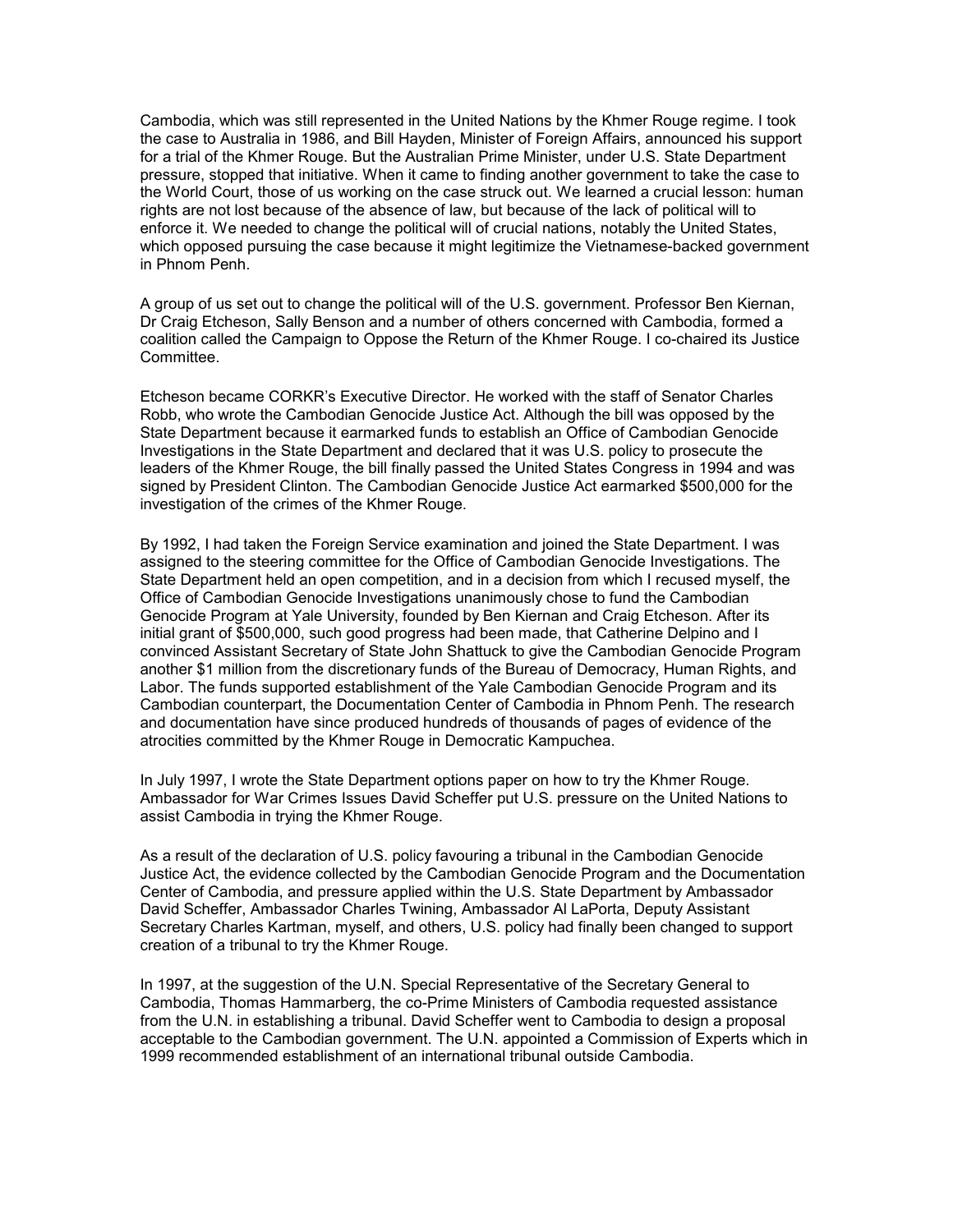Years of negotiations followed. The U.N. Office of Legal Affairs tried to impose a U.N.- run tribunal. Cambodia insisted that the tribunal be majority Cambodian, under Cambodian law. At the suggestion of U.S. Senator John Kerry, who went to Cambodia, agreement was reached in 2001 on a mixed tribunal with a Cambodian majority, but requiring super-majority agreement by international judges for all decisions. Administration would be shared by Cambodian and U.N. officials, prosecutors, and investigating judges. The maximum penalty would be life in prison. The Cambodian National Assembly passed a law to establish the tribunal on those terms.

If the grip of the "realists" had finally been broken, it was soon replaced by a deadlock between nationalists and international idealists.

#### Idealism

The devil, who has evidently been protecting the Khmer Rouge leaders for 24 years and is well represented by lawyers, rose again in the details. The U.N. Office of Legal Affairs, led by Hans Corell and Ralph Zacklin, withdrew from negotiations in February 2002, citing concerns about the impartiality of the so-called "Extraordinary Chambers" proposed in the Cambodian law.

Enter the idealists. Amnesty International and Human Rights Watch publicly supported the U.N.'s withdrawal. Their opposition to re-opening negotiations arose primarily from their complete distrust of the Hun Sen government -- they claimed that any Cambodian judges appointed would be puppets of Hun Sen. They coupled this distrust with a strong idealist preference for purely international tribunals run by international judges and personnel. They claimed that despite its super-majority requirement for decisions, the Cambodian law could not create a tribunal that would meet international standards.

A number of Amnesty International and Human Rights Watch's objections were simply legally wrong and I answered them in an Op-ed published in the Phnom Penh Post and Bangkok Post. $5$ Amnesty International claimed that "the proposed mixture of Cambodian and international judges and complicated decision making process has no precedent in any domestic or international court,"<sup>6</sup> ignoring the Sierra Leone tribunal and courts in East Timor and Kosovo, which are also mixed courts.

Amnesty International said that "nothing in the Agreement prevents the accused from successfully claiming superior orders as a defense," ignoring Article 29 of the Cambodian law, which says, "The fact that a Suspect acted pursuant to an order of the Government of Democratic Kampuchea or of a superior shall not relieve the Suspect of individual criminal responsibility."<sup>7</sup>

Amnesty International complained that there "is scant provision for victim and witness protection,"<sup>8</sup> ignoring Article 23 of the Agreement and Article 33 of the Cambodian law, which both say that the court "shall provide for the protection of victims and witnesses. Such protection measures shall include, but shall not be limited to, the conduct of *in camera* proceedings and the protection of the identity of a victim or witness."

Amnesty International criticized the Agreement because it does not include provisions for reparations, calling this a "major retreat from the Rome Statute"<sup>9</sup> of the International Criminal Court even though such provisions are not part of most systems of justice. The Cambodia tribunal will try only a few top leaders of the Khmer Rouge. Ten old men will not have the means to give restitution or compensation to 1.7 million victims. UN Trust Funds connected to tribunals have been notably unsuccessful at raising funds for such purposes. Amnesty International wanted "rehabilitation, satisfaction, and guarantees of non-repetition"<sup>10</sup> as well. Surely the only satisfaction and guarantees of non-repetition of mass murder that the tribunal can offer are trial and punishment of the perpetrators.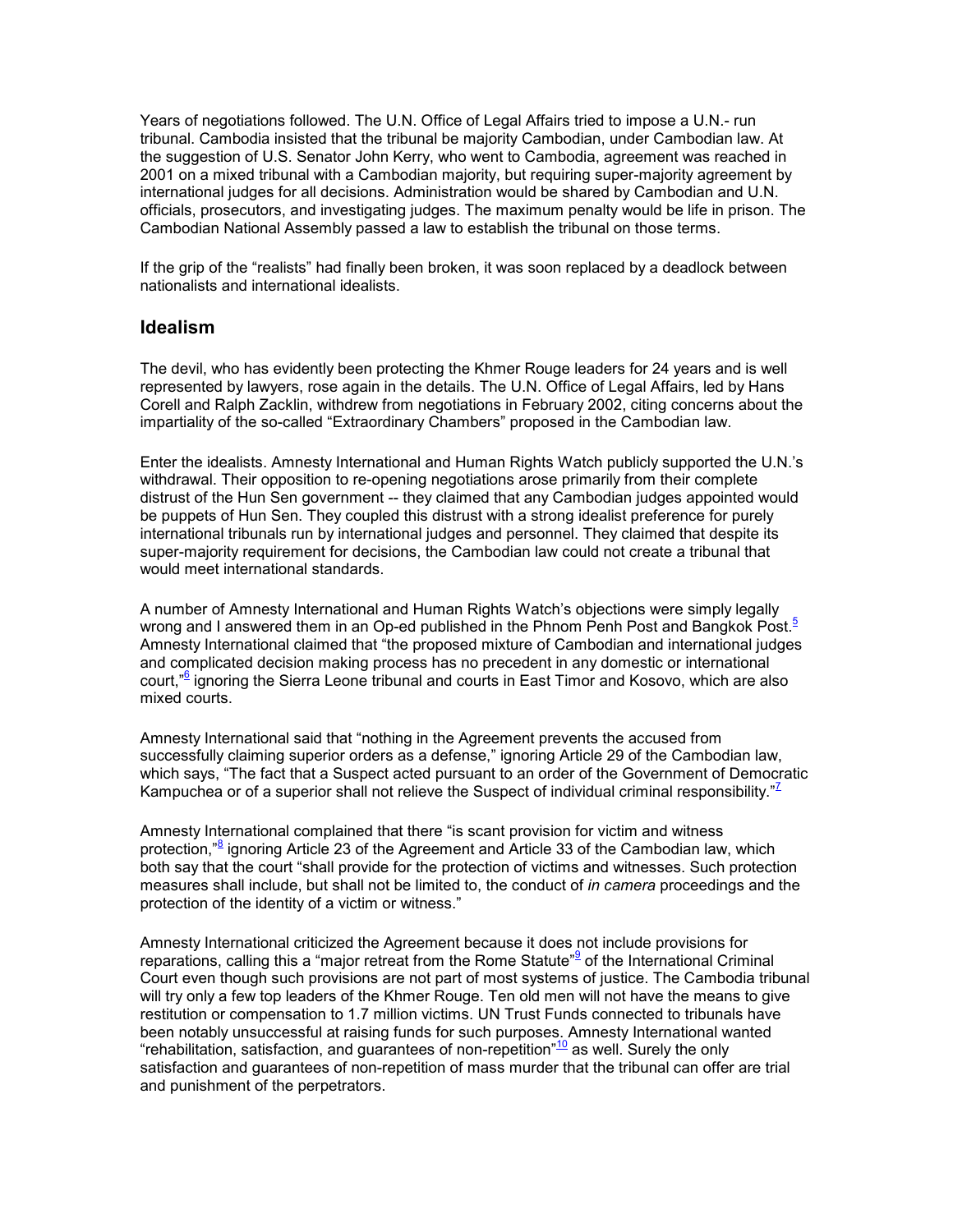Finally, Amnesty International complained that "There is virtually nothing in the present draft agreement that will help address the longer-term deficiencies and weakness of the present Cambodian judicial system."<sup>11</sup> By setting an example of fair trials in a well-managed court, it will do so. It is also a reason for making the tribunal a special part of the Cambodian court system and locating it in Phnom Penh, contrary to Amnesty International and HRW's preference for an international court. One of the shortcomings of the Yugoslav and Rwandan tribunals has been their lack of relationship with national legal systems. The Cambodian tribunal will be part of the Cambodian legal system, but with both Cambodian and international judges who must approve its procedures and decisions.

To reject the Agreement because the court could not do everything was equivalent to saying that because all law-breakers cannot be captured and tried, none should be.

This all-or-none approach to justice for Cambodia has been characteristic of human rights groups from the beginning. In 1981, when I asked the International Commission of Jurists to undertake investigations of the atrocities of the Khmer Rouge, the Chairman of the Board refused. He said that the International Commission of Jurists would not investigate the Khmer Rouge regime unless it could simultaneously investigate violations by the Vietnamese-backed government that drove the Khmer Rouge from power. It turned out he had consulted the State Department.<sup>12</sup> Allor-none standards are self-defeating.

#### Pragmatism

The Cambodian Genocide Project offered to assist in breaking the legal logjam, and with funding from the Open Society Institute, provided legal advice to the Cambodian government. The Coalition for International Justice convened a group of legal advisors to key missions to the U.N., who drafted a General Assembly Resolution that ordered the U.N.'s Office of Legal Affairs back into negotiations based on the Cambodian law. The resolution passed in December 2002, despite Amnesty International and Human Rights Watch opposition.

In the ensuing negotiations, the Cambodian government met three demands of the U.N. It agreed to amend the Cambodian law to simplify the tribunal's appeals process. It agreed to amend the law so it refers specifically to the rights of the accused enshrined in Articles 14 and 15 of the International Covenant on Civil and Political Rights (ICCPR) -- to which Cambodia is already a State-Party. And it agreed to amend the law to explicitly affirm that the Vienna Convention on the Law of Treaties prohibits invocation of national law to escape international treaty obligations. On 17 March 2003, the Cambodian government and U.N. Office of Legal Affairs signed an agreement to set up the tribunal. The agreement was approved by the U.N. General Assembly in 2003, and by the National Assembly of Cambodia in 2004.

Since then the United Nations and the Royal Cambodian Government (RCG) have come a long way toward establishment of a tribunal to try the leaders of the Khmer Rouge. Australian Dr Helen Jarvis, who moved to Cambodia to oversee data preservation for the Cambodian Genocide Program, now directs the Secretariat of the Cambodian government's Task Force, which is preparing for the tribunal.

On 28 March 2005 at a pledging conference at the U.N. in New York, the \$57 million budget over three years was finally promised. The United Nations continued to drag its feet to the last. The Secretary General stated that until the first year's contributions are in the bank (at least a third of the total), the U.N. would name no personnel and begin no work on the tribunal. On 30 March 2005 Japan transferred its \$21.5 million contribution (half of the tribunal's U.N. costs) to the U.N. On 28 April 2005, when the European Commission made its \$1.3 million pledge, U.N. Secretary General Kofi Annan declared that the agreement establishing the tribunal entered into force.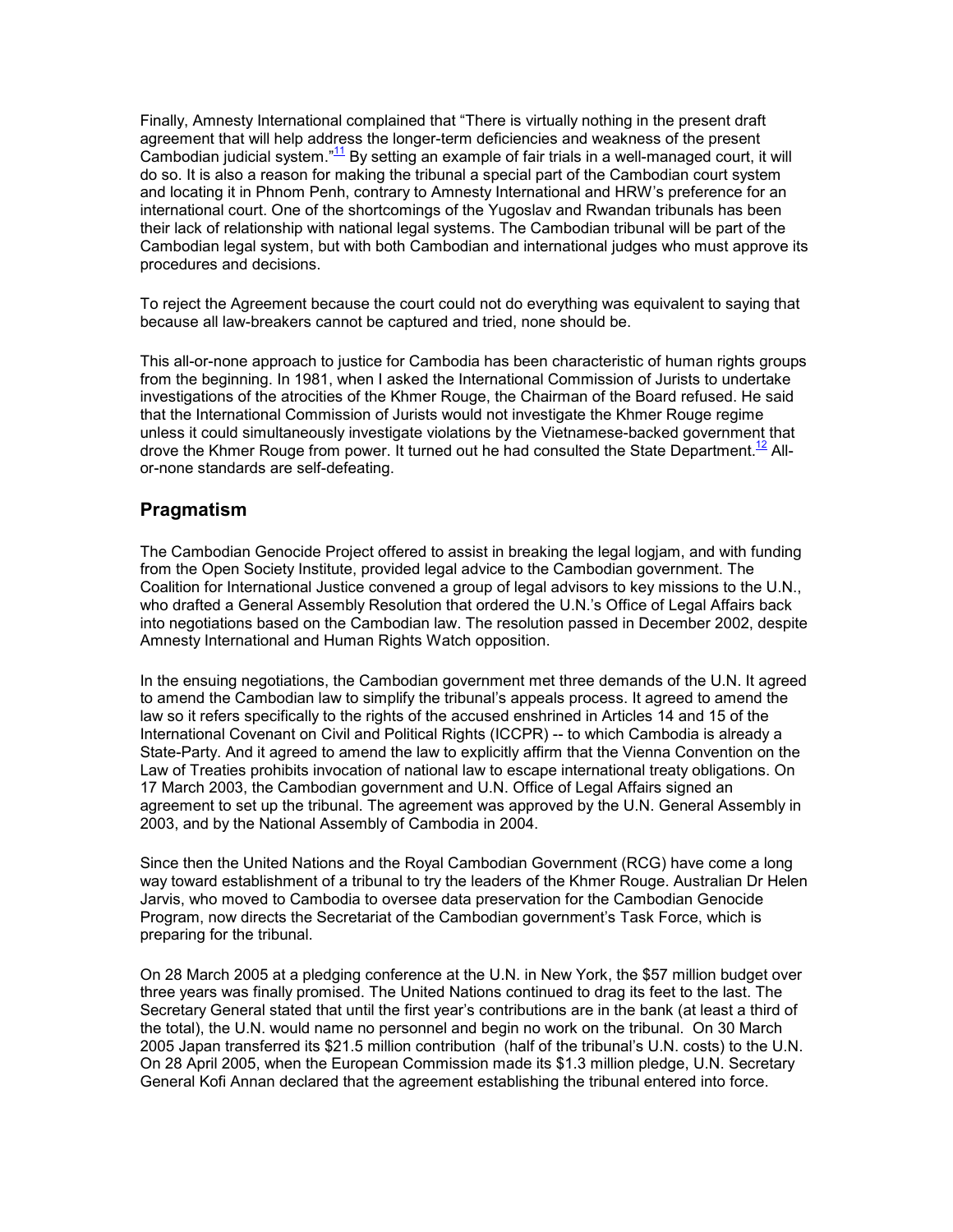Cambodia must now raise its \$13.3 million share of the costs. It has appealed for bilateral assistance. The U.S. is unlikely to contribute. The U.S. Congress passed a foreign assistance appropriations bill imposing the condition that in order for the U.S. to contribute, the Secretary of State must certify that: "Cambodia's judiciary is competent, independent, free from widespread corruption, and its decisions are free from interference by the executive branch. $n^{13}$ 

Judging the Khmer Rouge Tribunal by judging the entire Cambodian judiciary is like judging the quality of the U.S. Supreme Court by judging the competence and independence of judges in Kentucky or Chicago. Since tribunal judges will be appointed by Cambodia's Supreme Council of the Magistracy and many candidates may even be members of the Cambodian People's Party, the tribunal is unlikely to meet the U.S. requirement that it be "free from interference by the executive branch." The fact that in the U.S., appointment of judges is usually based on their affiliation with the ruling political party was not, apparently, seen as hypocrisy.

The Cambodian Genocide Project is currently working with other organizations in the U.S. and Cambodia to assist the Cambodian government in doing the planning and making the practical arrangements necessary to get the tribunal up and running. The Cambodian Genocide Project has, in particular, been assisting the Secretariat of the Cambodian government's Task Force in preparing draft rules of procedure and evidence that will provide the highest international standards for the tribunal. We have benefited from the expertise and advice of some of the finest international lawyers in the world.

My experience with the Cambodian Genocide Project has taught me a number of lessons:

- 1. As Rudy Rummel consistently points out, the key to addressing the problem of genocide is confronting power. Forces with the power to commit genocide must be overcome by forces with the power to prevent it. Engaging those forces means mobilizing the world's democracies to take action. There are ways to do that, such as getting legislation passed to overrule a recalcitrant State Department bureaucracy. But they take a lot of work by committed people.
- 2. Organizing a human rights group or movement is full-time work. It cannot be done parttime. That is why the Campaign to Oppose the Return of the Khmer Rouge hired Craig Etcheson, who played a large role in the passage of the Cambodian Genocide Justice Act. It is why Yale's Cambodian Genocide Program needed a founder, Ben Kiernan, and a director, Susan Cook . It is why the Documentation Center of Cambodia, led by Youk Chhang, has been so successful in gathering the evidence for a trial of the remaining Khmer Rouge leaders.
- 3. Effective human rights work costs money, lots of money. The big human rights groups like Human Rights Watch, Amnesty International, and the International Crisis Group have big foundation funders like Soros, Ford, and MacArthur connected to them by interlocking directorates. Large donors often sit on the boards of directors or are advisors to the human rights organizations to which they contribute. That's just good grantsmanship. But it means to get money you have to have money to pay professionals to get it. Government money can be raised through legislation. But the bureaucracy will fight earmarks that limit its control over the money, as the State Department did vociferously in opposing the Cambodian Genocide Justice Act.

### **Conclusion**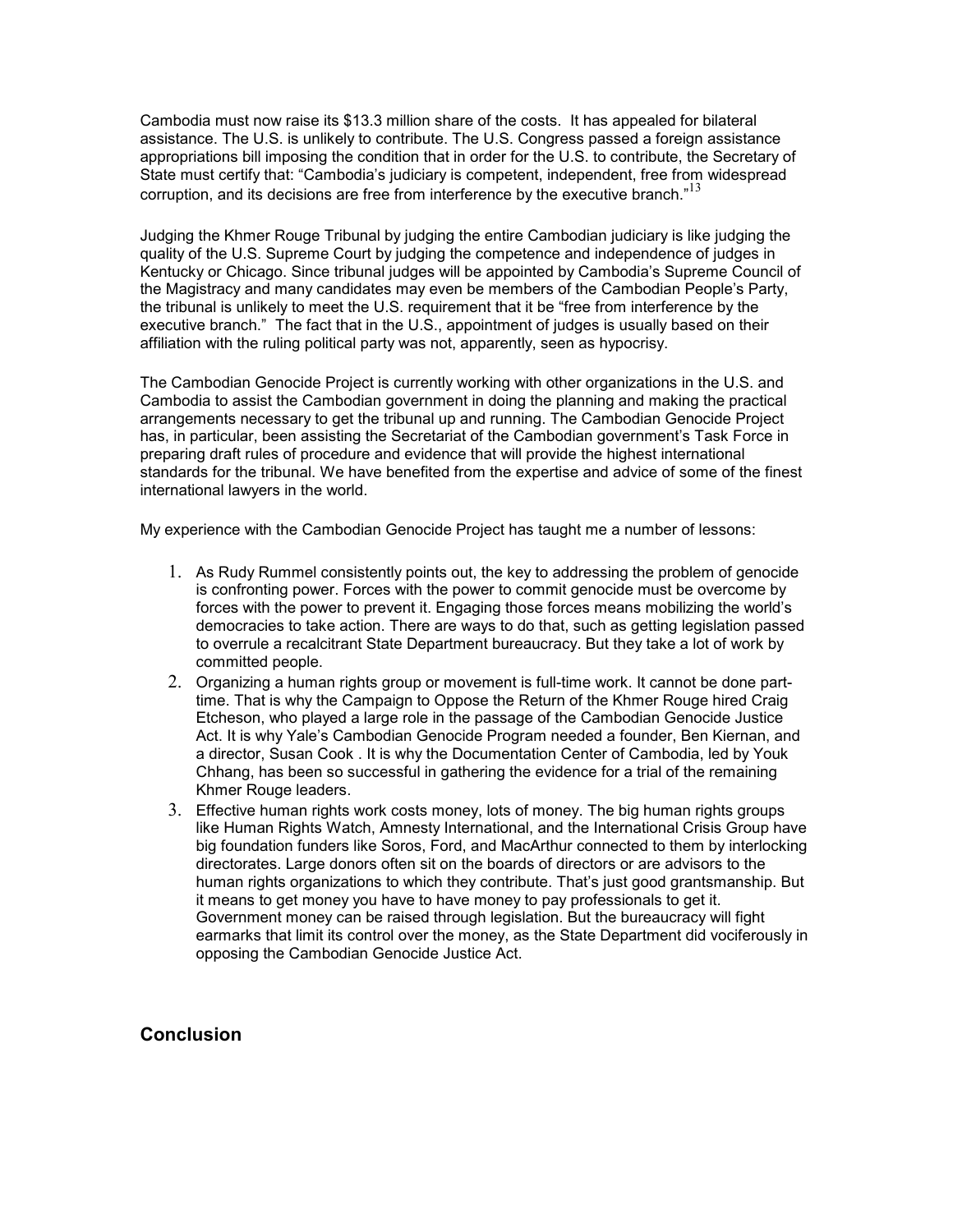Realism lacks moral vision. Idealism is often ineffective because of perfectionism. Perfection is the enemy of justice. Pragmatism, combining idealistic ends with realistic means, is the only way to do justice in this imperfect world.

The Cambodian people have waited twenty-five years for justice. In this era of trillion dollar wars, let us hope that the nations of the world will finally donate the small amount of money required to finance the Khmer Rouge Tribunal.

## **Endnotes**

 $1$  Dr Gregory H Stanton is the James Farmer Visiting Professor of Human Rights at the University of Mary Washington in Fredericksburg, Virginia, USA. He is President of Genocide Watch and founder of the International Campaign to End Genocide. He is Director of the Cambodian Genocide Project, Inc., which he founded in 1982. He is the First Vice President of the International Association of Genocide Scholars. Portions of this article rely on previous writing by the author on www.genocidewatch.org

 $2$  Stanton, Gregory, "Blue Scarves and Yellow Stars," The 1987 Faulds Lecture, Warren Wilson College, Swannanoa, NC, published at http://www.genocidewatch.org/bluescarves.htm

 $3$  Kiernan, Ben (2003) "The demography of genocide in Southeast Asia," Critical Asian Studies, vol.35, no.4, 585–597.

 $4\degree$  "What I say is that 'just' or 'right' means nothing but what is to the interest of the stronger party." The Republic of Plato, translated by Francis M Cornford (1945) Oxford,18.

<sup>5</sup> Online at http://www.genocidewatch.org/PerfectionIsTheEnemyofJusticerevised.htm

6 Amnesty International–index: ASA 23/003/2003 21/03/2003

 $<sup>7</sup>$  Ibid.</sup>